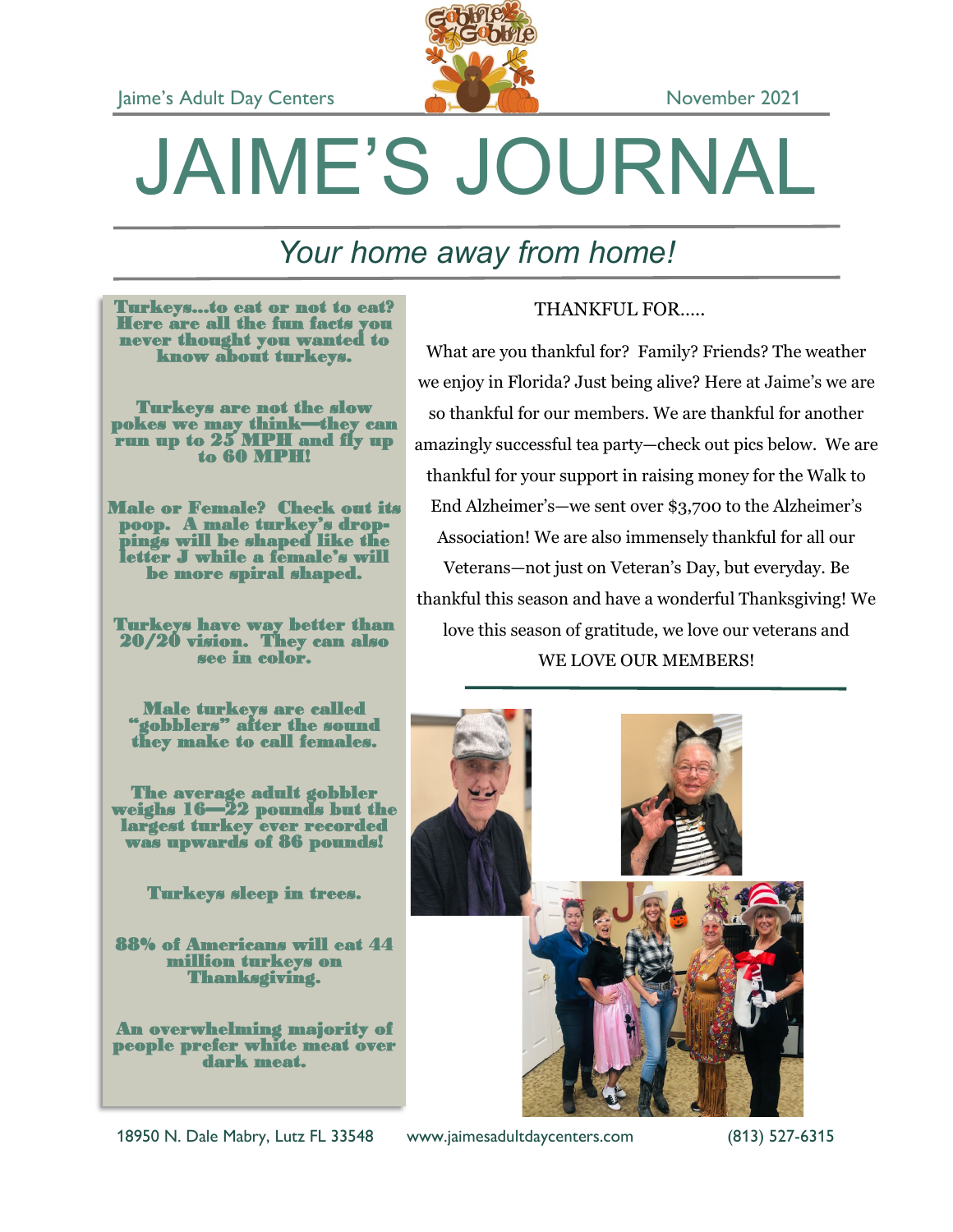#### **Jaime's Adult Day Centers November 2021**

#### **Activities to stimulate your loved ones using the 5 Dimensions of Wellness in honor of Thanksgiving**

- **Walk (or jog) a Turkey Trot.** Virtual races were all the rage last year but the "real" ones are back —see the back page of the Journal for some of our favorite turkey day trots. (Physical)
- **Go to a local Farmer's Market.** Snag a great gift for yourself or another while meeting and supporting local vendors. (Social)
- **Look through family photo albums.** Pull out the old albums (you know those things we had before all our pics were saved on our google accounts?) and laugh (or cry) while reminiscing. (Emotional)
- **Learn to say "thank you" in three languages.**  Merci, Gracias, Asante. Then put your new found knowledge to work thanking as many people as you can! (Intellectual)
- **Do a random act of kindness.** Find a stranger and do something kind, no matter how small. Remind people of the good in the world. (Spiritual)

Check out some more holiday fun on page 3 of the Journal.

#### *Stress and the holidays*

As if caregivers don't have enough stress on any given day then here come the holidays. The "most wonderful time of the year" can also be dubbed the most stressful time of the year for many, especially those caring for a loved one with dementia. Holiday shopping, meals, in-laws….the list of stressors goes on and on. And that is on top of the stress of caring for a loved one. And, by the way, stress is real. It affects us emotionally and physically. But there are ways to side step stress this holiday season and always.

#### **HOLIDAY SURVIVAL TIPS**



- 1. Say no. This may be our favorite but also the most difficult. With so many parties to attend, people to see and gifts to buy, many of us find it hard to say no. Pick the things most precious to you and forego the rest. You will feel much better in the end.
- 2. Take time for yourself. With so much to do, this may seem hard but you will actually get more done if you take a few minutes for yourself each day.
- 3. Stick with healthy habits. You can't possibly say no to that peanut butter fudge but you can nibble versus gorge. Also, make sure you stick to some work out plan. You may not get in as much as you normally do but even 10 minutes of exercise daily can be impactful.
- 4. Stick to a budget! Many of us find ourselves overspending at the holidays. Your great aunt's sister's brother's uncle will likely not be looking for a gift from you.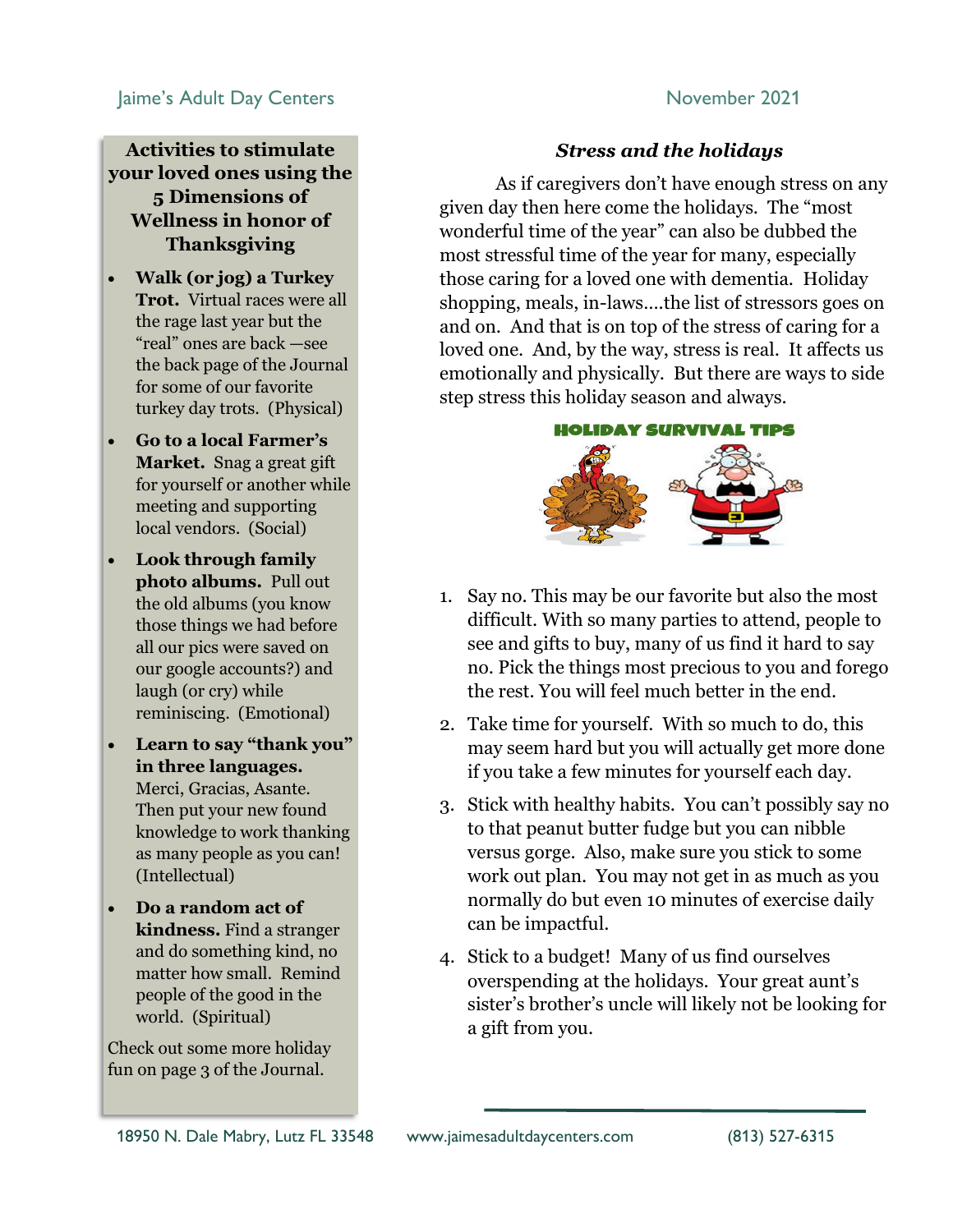*Most people have a few Thanksgiving traditions. How about starting a new one? Here are some of the top picks for how Americans celebrate this season of thanks.*

*Arrange a fall bouquet Bake a pumpkin or apple pie Break the turkey's wishbone (and don't forget to make a wish!) Donate to a food bank or volunteer at one Eat pie for breakfast and top it with lots of whipped cream Get lost in a corn maze Give thanks around the dinner table Make apple cider Set up a Thanksgiving scavenger hunt Go Black Friday shopping Rake some leaves Host a "Friendsgiving" Watch the Macy's Day parade Learn to cook a new dish for the feast Pick out your Christmas Tree*

# Caregiver's Corner

### HOME REMEDIES

There are so many uses for some of the most common items we have right in our refrigerators or kitchen cabinets. For the

next few months, we will feature natural remedies for everyday ailments—like stress and anxiety.



Herbal teas are a great natural remedy for stress. Chamomile, sage and mint teas are especially good at reducing tension. Elderberry tea is relaxing. Rosemary tea may alleviate depression.

Lavender oil can be especially helpful in reducing anxiety. Massage a few drops on your temples. You can also spray lavender on your linens.

Eating lettuce with your dinner may be calming, which may help you sleep well.

Sage oil may prevent stressful nightmares.

A warm bath can be very relaxing. Adding essential oils such as lavender or chamomile may add to that relaxation.

Mandarin oranges with your evening meal may help insomnia.